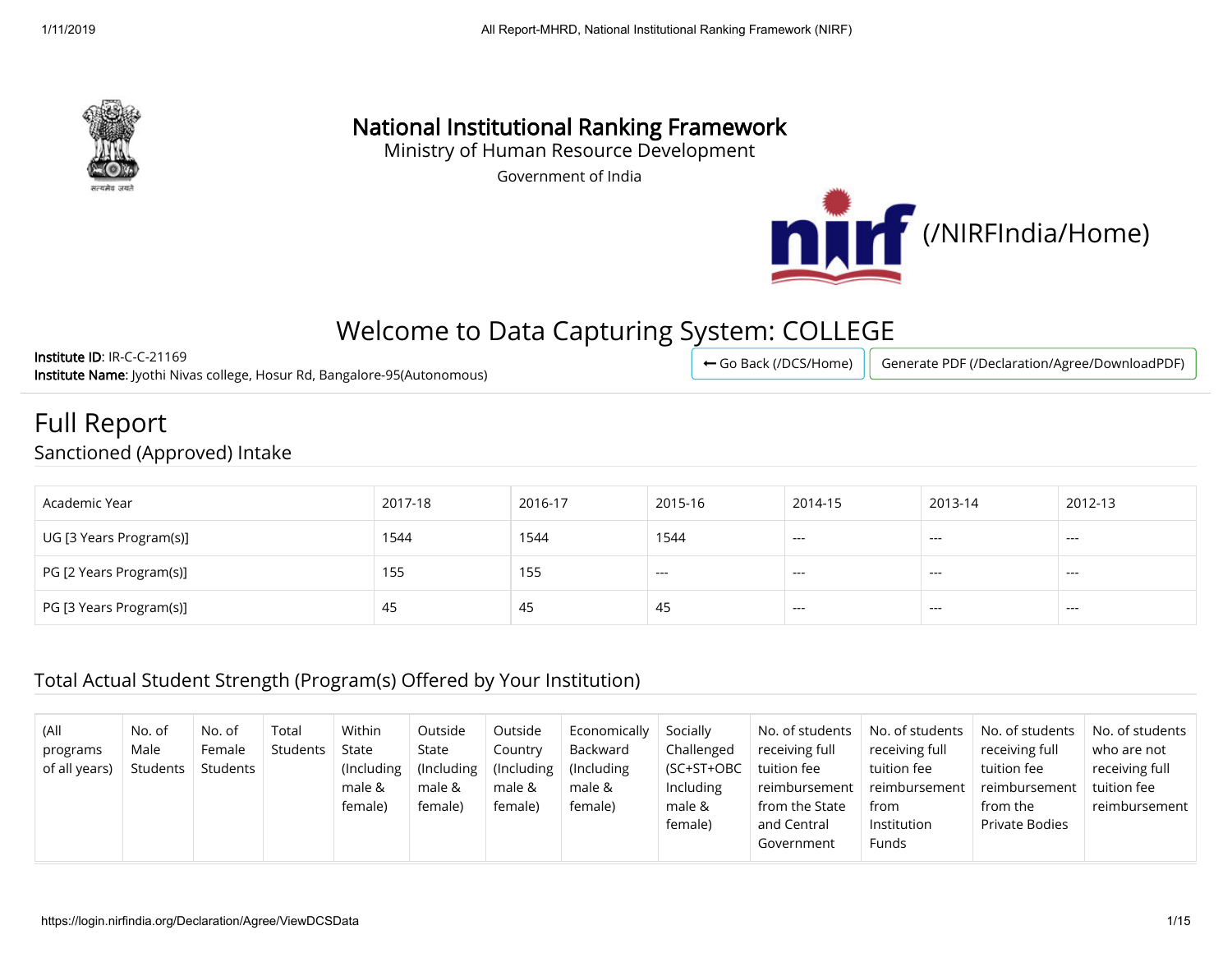| (All<br>programs<br>of all years)          | No. of<br>Male<br>Students | No. of<br>Female<br>Students | Total<br>Students | Within<br>State<br>(Including<br>male &<br>female) | Outside<br>State<br>(Including<br>male &<br>female) | Outside<br>Country<br>(Including<br>male &<br>female) | Economically<br>Backward<br>(Including<br>male &<br>female) | Socially<br>Challenged<br>(SC+ST+OBC<br>Including<br>male &<br>female) | No. of students<br>receiving full<br>tuition fee<br>reimbursement<br>from the State<br>and Central<br>Government | No. of students<br>receiving full<br>tuition fee<br>reimbursement<br>from<br>Institution<br>Funds | No. of students<br>receiving full<br>tuition fee<br>reimbursement<br>from the<br>Private Bodies | No. of students<br>who are not<br>receiving full<br>tuition fee<br>reimbursement |
|--------------------------------------------|----------------------------|------------------------------|-------------------|----------------------------------------------------|-----------------------------------------------------|-------------------------------------------------------|-------------------------------------------------------------|------------------------------------------------------------------------|------------------------------------------------------------------------------------------------------------------|---------------------------------------------------------------------------------------------------|-------------------------------------------------------------------------------------------------|----------------------------------------------------------------------------------|
| $UG$ [3 Years $ $<br>Program(s)]           | $\overline{0}$             | 2677                         | 2677              | 1837                                               | 799                                                 | 41                                                    | 236                                                         | 660                                                                    | 236                                                                                                              | 45                                                                                                | 65                                                                                              | 550                                                                              |
| PG [2 Years $\vert 0 \vert$<br>Program(s)] |                            | 277                          | 277               | 188                                                | 89                                                  | $\mathsf{O}$                                          |                                                             | 38                                                                     | 0                                                                                                                | $\mathbf 0$                                                                                       | $\mathbf 0$                                                                                     | 49                                                                               |
| $PG$ [3 Years $\parallel$<br>Program(s)]   | $\overline{0}$             | 99                           | 99                | 66                                                 | 33                                                  | 0                                                     | $\overline{4}$                                              | 18                                                                     | 0                                                                                                                |                                                                                                   | $\Omega$                                                                                        | 21                                                                               |

### Placement & Higher Studies

| UG [3 Years Program(s)]: Placement & higher studies for previous 3 years |                                                     |                                                    |                  |                                                          |                              |                                                      |                                                |  |  |  |  |
|--------------------------------------------------------------------------|-----------------------------------------------------|----------------------------------------------------|------------------|----------------------------------------------------------|------------------------------|------------------------------------------------------|------------------------------------------------|--|--|--|--|
| Academic<br>Year                                                         | No. of first year<br>students intake in the<br>year | No. of first year students<br>admitted in the year | Academic<br>Year | No. of students graduating in<br>minimum stipulated time | No. of<br>students<br>placed | Median salary of placed<br>graduates (Amount in Rs.) | No. of students selected<br>for Higher Studies |  |  |  |  |
| $(2013-14)$                                                              | 1444                                                | 918                                                | $(2015-16)$      | 785                                                      | 250                          | 250000 (Two Lakhs Fifty<br>thousand)                 | 20                                             |  |  |  |  |
| $(2014-15)$                                                              | 1544                                                | 929                                                | $(2016-17)$      | 807                                                      | 278                          | 300000 (Three Lakhs)                                 | 50                                             |  |  |  |  |
| $(2015-16)$                                                              | 1544                                                | 954                                                | $(2017-18)$      | 828                                                      | 179                          | 350000 (Three Lakhs Fifty<br>Thousand)               | 41                                             |  |  |  |  |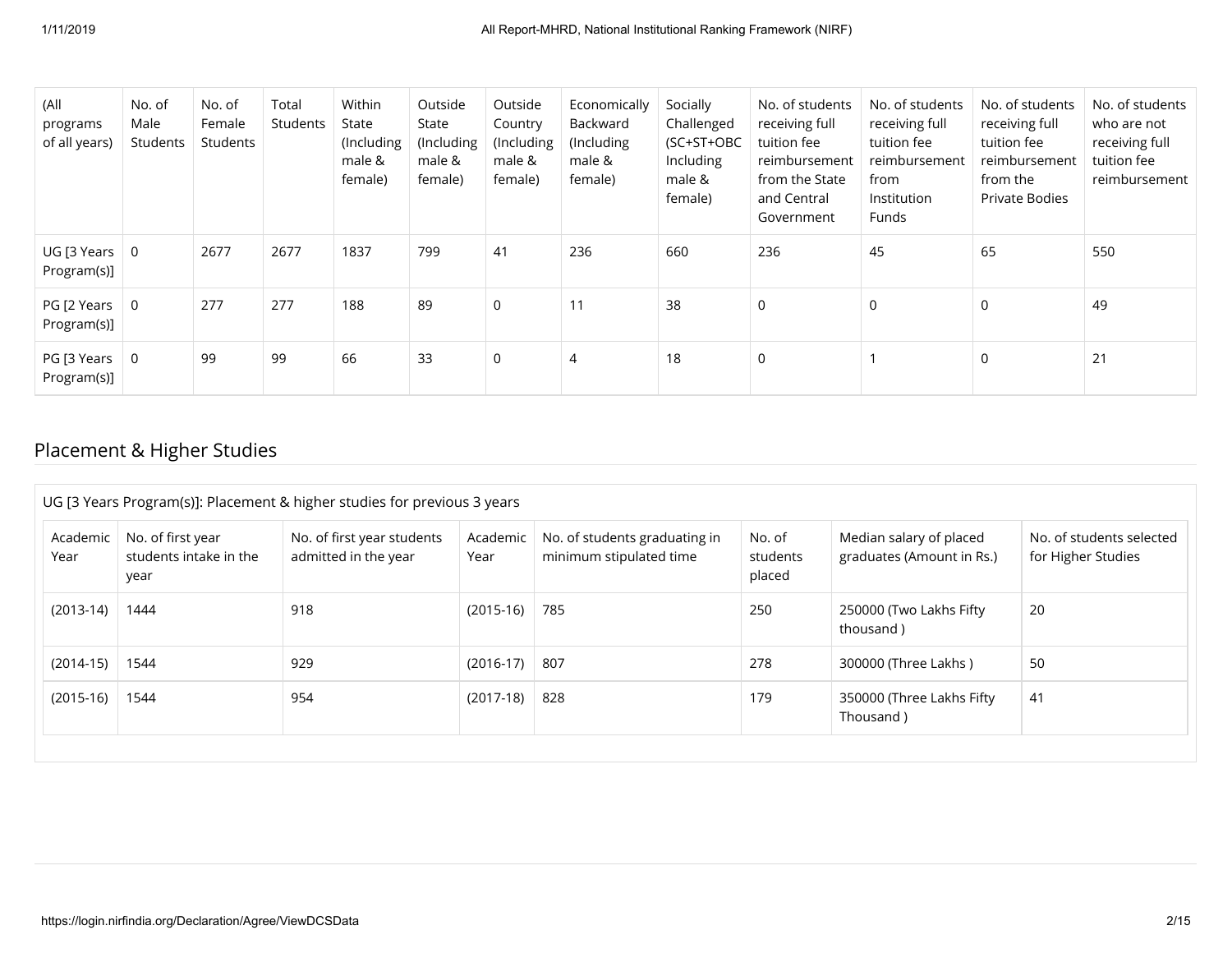|                                                                                                      |                                                     | PG [2 Years Program(s)]: Placement & higher studies for previous 3 years |                  |                                                          |                              |                                                      |                                                |  |  |  |  |  |
|------------------------------------------------------------------------------------------------------|-----------------------------------------------------|--------------------------------------------------------------------------|------------------|----------------------------------------------------------|------------------------------|------------------------------------------------------|------------------------------------------------|--|--|--|--|--|
| Academic<br>Year                                                                                     | No. of first year<br>students intake in the<br>year | No. of first year students<br>admitted in the year                       | Academic<br>Year | No. of students graduating in<br>minimum stipulated time | No. of<br>students<br>placed | Median salary of placed<br>graduates (Amount in Rs.) | No. of students selected<br>for Higher Studies |  |  |  |  |  |
| $(2014-15)$                                                                                          | 136<br>155                                          |                                                                          | $(2015-16)$      | 105                                                      | 85                           | 315000 (Three Lakhs Fifteen<br>Thousand)             | 12                                             |  |  |  |  |  |
| $(2015-16)$                                                                                          | 155                                                 | 145                                                                      | $(2016-17)$      | 115                                                      | 76                           | 330000 (Three Lakhs Thirty<br>Thousand)              | 8                                              |  |  |  |  |  |
| $(2017-18)$<br>89<br>5<br>$(2016-17)$<br>155<br>146<br>130<br>350000 (Three Lakhs Fifty<br>Thousand) |                                                     |                                                                          |                  |                                                          |                              |                                                      |                                                |  |  |  |  |  |
|                                                                                                      |                                                     |                                                                          |                  |                                                          |                              |                                                      |                                                |  |  |  |  |  |
|                                                                                                      |                                                     | PG [3 Years Program(s)]: Placement & higher studies for previous 3 years |                  |                                                          |                              |                                                      |                                                |  |  |  |  |  |
| Academic<br>Year                                                                                     | No. of first year<br>students intake in the<br>year | No. of first year students<br>admitted in the year                       | Academic<br>Year | No. of students graduating in<br>minimum stipulated time | No. of<br>students<br>placed | Median salary of placed<br>graduates (Amount in Rs.) | No. of students selected<br>for Higher Studies |  |  |  |  |  |
| $(2013-14)$                                                                                          | 45                                                  | 27                                                                       | $(2015-16)$      | 24                                                       | 20                           | 300000 (Three Lakhs)                                 | 0                                              |  |  |  |  |  |
| $(2014-15)$                                                                                          | 45                                                  | 23                                                                       | $(2016-17)$      | 14                                                       | 10                           | 300000 (Three Lakhs)                                 | 0                                              |  |  |  |  |  |
| $(2015-16)$                                                                                          | 45                                                  | 30                                                                       | $(2017-18)$      | 28                                                       | 21                           | 350000 (Three Lakhs Fifty<br>Thousand)               | $\Omega$                                       |  |  |  |  |  |
|                                                                                                      |                                                     |                                                                          |                  |                                                          |                              |                                                      |                                                |  |  |  |  |  |

## Financial Resources: Utilised Amount for the Capital & Operational expenditure for previous 3 years

| Financial Year                                                                                       | 2017-18         | 2016-17         | 2015-16         |  |  |  |  |  |  |
|------------------------------------------------------------------------------------------------------|-----------------|-----------------|-----------------|--|--|--|--|--|--|
|                                                                                                      | Utilised Amount | Utilised Amount | Utilised Amount |  |  |  |  |  |  |
| Annual Capital Expenditure on Academic Activities and Resources (excluding expenditure on buildings) |                 |                 |                 |  |  |  |  |  |  |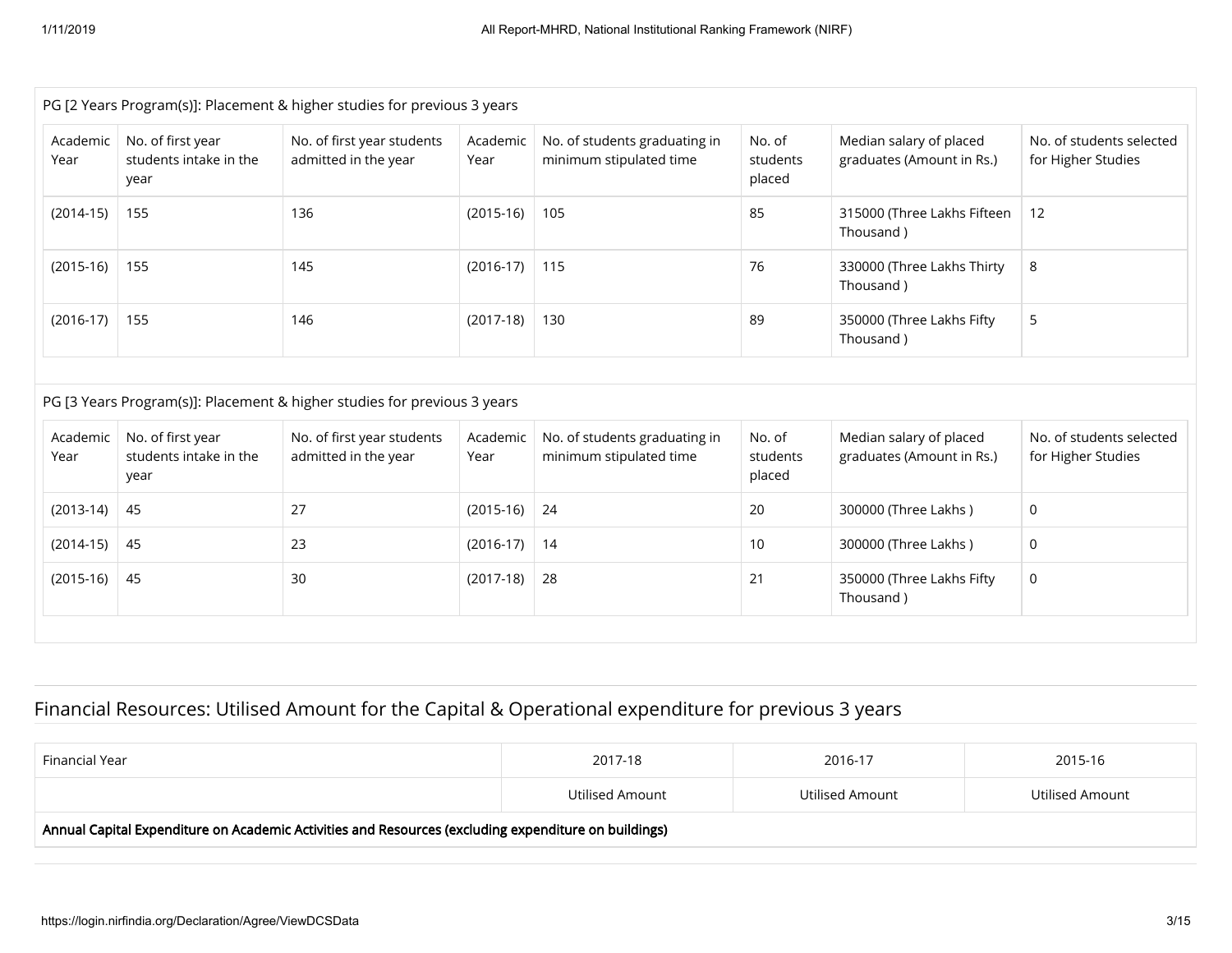| <b>Financial Year</b>                                                                                                                            | 2017-18                                                                                             | 2016-17                                                                                      | 2015-16                                                                                               |
|--------------------------------------------------------------------------------------------------------------------------------------------------|-----------------------------------------------------------------------------------------------------|----------------------------------------------------------------------------------------------|-------------------------------------------------------------------------------------------------------|
|                                                                                                                                                  | Utilised Amount                                                                                     | <b>Utilised Amount</b>                                                                       | <b>Utilised Amount</b>                                                                                |
| Library                                                                                                                                          | 918944 (Nine lakhs eighteen thous<br>and nine hundred and forty four )                              | 580611 (Five lakhs eighty thousand<br>six hundred and eleven )                               | 737562 (Seven Lakhs thirty seven t<br>housand five hundred and sixty tw<br>$\circ$ )                  |
| New Equipment for Laboratories                                                                                                                   | 4693097 (Forty six lakhs ninety thr<br>ee thousand and ninety seven)                                | 4011453 (Forty lakhs eleven thousa<br>nd four hundred and fifty three)                       | 3324396 (Thirty three lakhs twenty<br>four thousand three hundred and<br>ninety six)                  |
| Other expenditure on creation of Capital Assets (excluding expenditure<br>on Land and Building)                                                  | 18678768 (One crore eighty six lak<br>hs seventy eight thousand seven h<br>undred and sixty eight)  | 8226671 (Eighty two lakhs twenty s<br>ix thousand six hundred and seven<br>ty one)           | 2370228 (Twenty three lakhs seven<br>ty thousand two hundred and twe<br>nty eight)                    |
| <b>Annual Operational Expenditure</b>                                                                                                            |                                                                                                     |                                                                                              |                                                                                                       |
| Salaries (Teaching and Non Teaching staff)                                                                                                       | 115686276 (Eleven crores fifty six I<br>akhs eighty six thousand two hund<br>red and seventy six)   | 110601616 (Eleven crores six lakhs<br>one thousand six hundred and sixt<br>een)              | 122956723 (Twelve crores twenty n<br>ine lakhs fifty six thousand seven h<br>undred and twenty three) |
| Maintenance of Academic Infrastructure or consumables, other running<br>expenditures etc. (excluding maintenance of hostels and allied services) | 65873752 (Six crores Fifty eight lak<br>hs seventy three thousand seven h<br>undred and fifty two ) | 61576299 (Six crores fifteen lakhs s<br>eventy six thousand two hundred a<br>nd ninety nine) | 53782195 (Five crores thirty seven l<br>akhs eighty two thousand one hun<br>dred and ninety five)     |
| Seminars/Conferences/Workshops                                                                                                                   | 1338289 (Thirteen lakhs thirty eigh<br>ty thousand two hundred and eigh<br>ty nine)                 | 1068429 (Ten lakhs sixty eight thou<br>sand four hundred and twenty nin<br>e)                | 842747 (Eight lakhs forty two thous<br>and seven hundred and forty seve<br>n)                         |

## PCS Facilities: Facilities of physically challenged students

| 1. Do your institution buildings have Lifts/Ramps?                                                                                                        | Yes, more than 80% of the<br>buildings |
|-----------------------------------------------------------------------------------------------------------------------------------------------------------|----------------------------------------|
| 2. Do your institution have provision for walking aids, includingwheelchairs and transportation from one building to another for handicapped<br>students? | Yes                                    |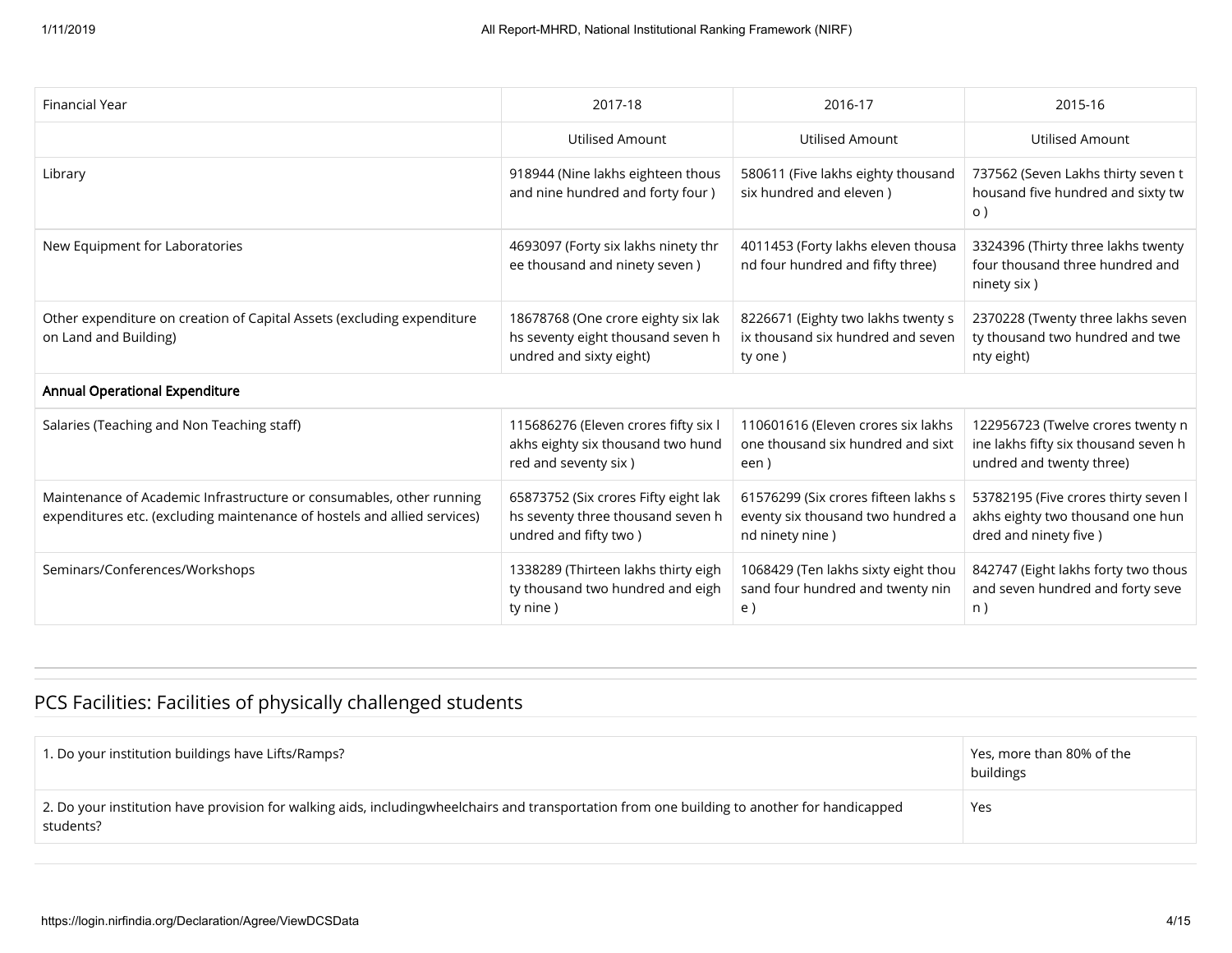3. Do your institution buildings have specially designed toilets for handicapped students? Yes, less than 40% of the buildings in the buildings

#### Faculty Details

1. How many faculty members of your institution have received highly reputed national/international awards/recognition from Central government agencies in the previous year (2017-18)? 13

| Srno           | Name                                 | Age | Designation                                      | Gender | Qualification | Experience<br>(In Months) | Is Associated<br>Last Year | Currently working<br>with institution? | Joining<br>Date     | Leaving<br>Date          | Association<br>type |
|----------------|--------------------------------------|-----|--------------------------------------------------|--------|---------------|---------------------------|----------------------------|----------------------------------------|---------------------|--------------------------|---------------------|
| $\mathbf 1$    | SR ELIZABETH C S                     | 54  | Dean / Principal / Director<br>/ Vice Chancellor | Female | Ph.D          | 312                       | Yes                        | Yes                                    | $05-08-$<br>1992    | $\overline{a}$           | Regular             |
| $\overline{2}$ | <b>LEENA ALEXANDER</b>               | 58  | Associate Professor                              | Female | Ph.D          | 408                       | Yes                        | Yes                                    | $02 - 07 -$<br>1984 | $\sim$                   | Regular             |
| 3              | <b>LALITHA RAMAN V</b>               | 55  | Associate Professor                              | Female | Ph.D          | 396                       | Yes                        | Yes                                    | $24-07-$<br>1985    | $\sim$ $\sim$            | Regular             |
| $\overline{4}$ | <b>MARY AMALA</b><br><b>SHANTHI</b>  | 52  | Associate Professor                              | Female | M. Phil       | 288                       | Yes                        | Yes                                    | 28-04-<br>1994      | $\sim$                   | Regular             |
| 5              | <b>JOSEPHINE</b><br><b>NARMADA</b>   | 41  | Lecturer                                         | Female | M. Phil       | 207                       | Yes                        | Yes                                    | $01 - 06 -$<br>2005 | $\overline{a}$           | Regular             |
| 6              | <b>ANUPAMA V BHAT</b>                | 46  | Lecturer                                         | Female | M. Phil       | 180                       | Yes                        | Yes                                    | $10-07 -$<br>2005   | $\sim$ $\sim$            | Regular             |
| $\overline{7}$ | <b>GITA KISHORE</b>                  | 54  | Lecturer                                         | Female | M. Phil       | 226                       | Yes                        | Yes                                    | $03-07-$<br>2006    | $\sim$                   | Regular             |
| 8              | <b>JULIE KATAKI</b><br><b>PATHAK</b> | 46  | Lecturer                                         | Female | M. Phil       | 260                       | Yes                        | Yes                                    | $23 - 11 -$<br>2006 | $\sim$                   | Regular             |
| 9              | <b>HARATHID</b>                      | 40  | Lecturer                                         | Female | M. Phil       | 189                       | Yes                        | Yes                                    | $22 - 11 -$<br>2006 | $\overline{\phantom{a}}$ | Regular             |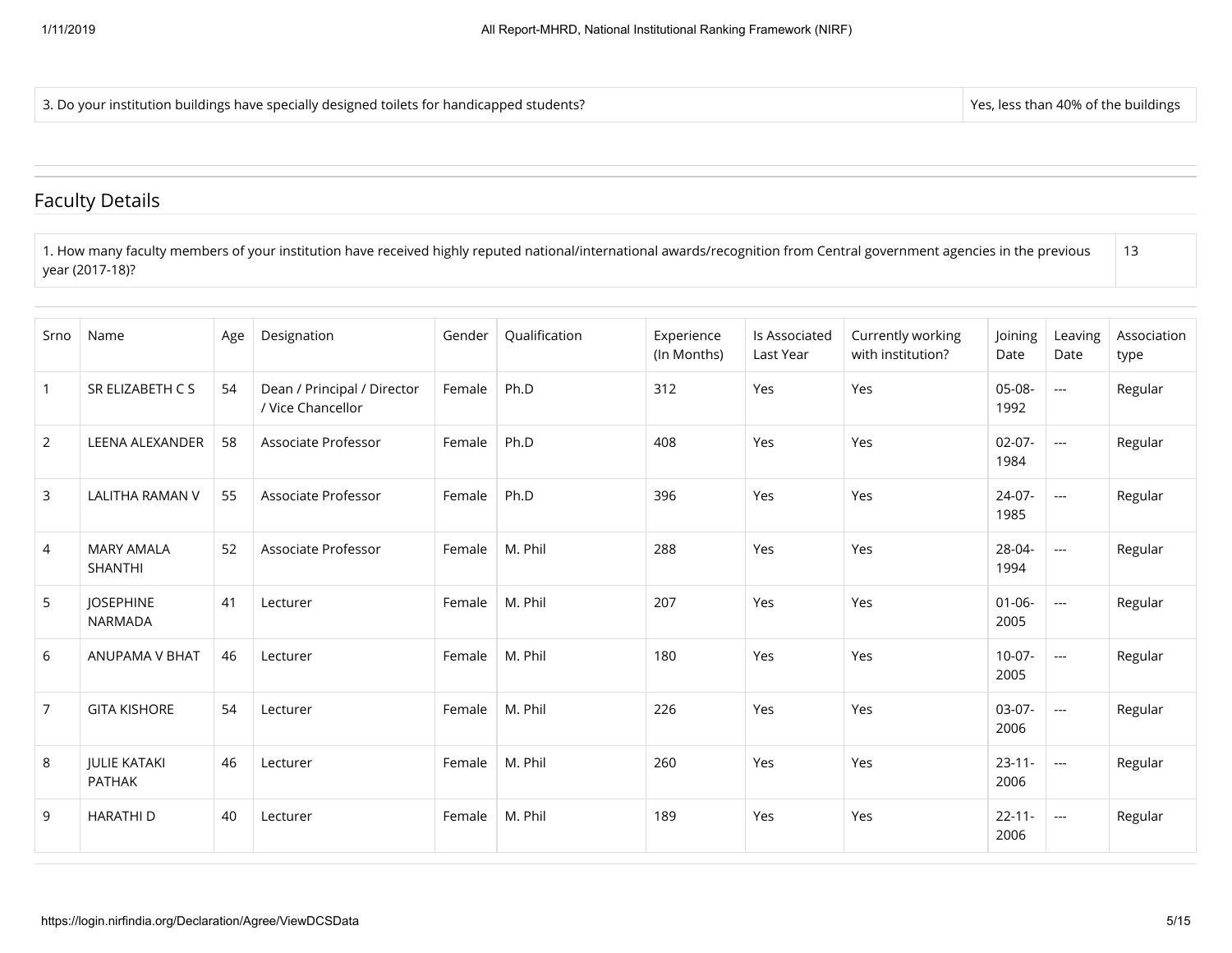| 10 | PARAMITA SEN                   | 36 | Lecturer            | Female | M. Phil    | 132 | Yes | Yes | 18-06-<br>2007      | $\overline{a}$             | Regular |
|----|--------------------------------|----|---------------------|--------|------------|-----|-----|-----|---------------------|----------------------------|---------|
| 11 | <b>VIDYA HS</b>                | 39 | Lecturer            | Female | M. Phil    | 180 | Yes | Yes | 27-06-<br>2007      | $\overline{\phantom{a}}$   | Regular |
| 12 | <b>GENEVIEVE M</b>             | 58 | Lecturer            | Female | <b>MBA</b> | 120 | Yes | Yes | $11 - 06 -$<br>2008 | $\sim$                     | Regular |
| 13 | ZEHRA                          | 59 | Lecturer            | Female | Ph.D       | 264 | Yes | Yes | $22 - 06 -$<br>2008 | $\overline{\phantom{a}}$   | Regular |
| 14 | RADHIKA KAMATH                 | 33 | Lecturer            | Female | <b>MBA</b> | 140 | Yes | Yes | $01 - 07 -$<br>2009 | $\overline{a}$             | Regular |
| 15 | <b>ROSHNI SHETTY</b>           | 31 | Lecturer            | Female | <b>MBA</b> | 93  | Yes | Yes | 18-06-<br>2011      | $\mathcal{L}_{\text{max}}$ | Regular |
| 16 | ANUPAMA K                      | 29 | Lecturer            | Female | <b>NET</b> | 72  | Yes | Yes | 07-06-<br>2014      | $\overline{a}$             | Regular |
| 17 | JESMON RAJ N                   | 29 | Lecturer            | Male   | M.COM      | 78  | Yes | No  | 07-06-<br>2014      | $20 - 04 -$<br>2018        | Regular |
| 18 | SR T ARUL SELVA<br><b>MARY</b> | 33 | Lecturer            | Female | M.Sc.      | 60  | Yes | Yes | 09-06-<br>2014      | ---                        | Regular |
| 19 | <b>GEEJA S KURIAN</b>          | 58 | Associate Professor | Female | Ph.D       | 396 | Yes | Yes | $17-07-$<br>1985    | $\overline{a}$             | Regular |
| 20 | SRUTHI CYRIAC                  | 28 | Lecturer            | Female | M.Sc.      | 72  | Yes | Yes | $15-06-$<br>2015    | $\overline{\phantom{a}}$   | Regular |
| 21 | ANCY D                         | 33 | Lecturer            | Female | Ph.D       | 12  | Yes | Yes | 07-06-<br>2017      | $---$                      | Regular |
| 22 | PRIYADARSHINI<br>PILLAI        | 39 | Lecturer            | Female | Ph.D       | 135 | Yes | Yes | 07-06-<br>2017      | $\overline{a}$             | Regular |
| 23 | SITAVI<br>YATHIENDER           | 54 | Associate Professor | Female | Ph.D       | 372 | Yes | Yes | $01-07-$<br>1987    | $\hspace{0.05cm} \ldots$   | Regular |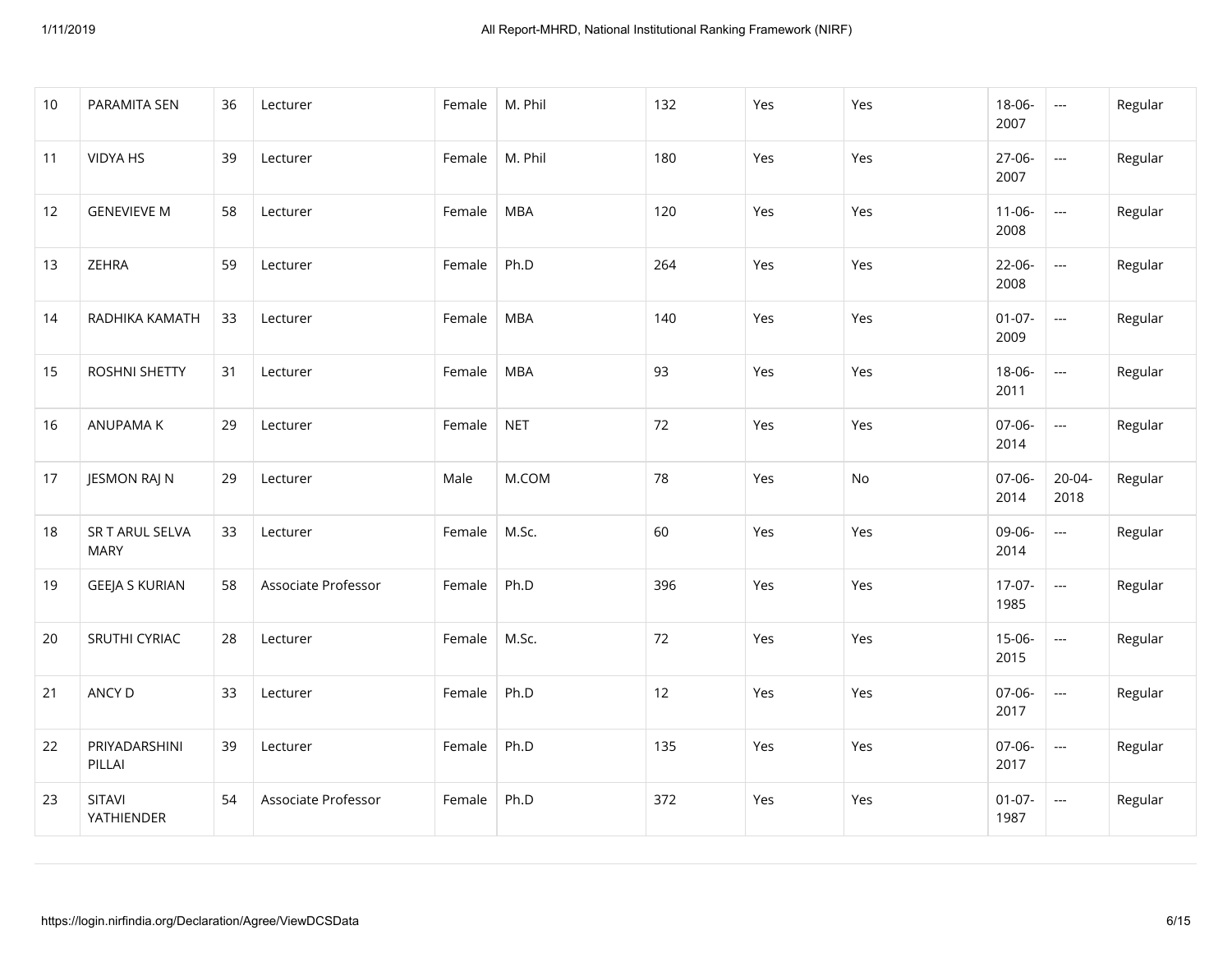| 24 | <b>GEETHA MATHEW</b>                | 54 | Associate Professor | Female | M. Phil    | 348 | Yes | Yes           | $05-07-$<br>1995    | $\overline{\phantom{a}}$                                                                       | Regular |
|----|-------------------------------------|----|---------------------|--------|------------|-----|-----|---------------|---------------------|------------------------------------------------------------------------------------------------|---------|
| 25 | <b>VINUTHAR</b><br><b>BHATTA</b>    | 46 | Lecturer            | Female | M.Sc.      | 108 | Yes | Yes           | $19 - 11 -$<br>2014 | $\overline{a}$                                                                                 | Regular |
| 26 | SOUMYA K                            | 32 | Lecturer            | Female | Ph.D       | 60  | Yes | Yes           | $07-06-$<br>2017    | $\frac{1}{2} \left( \frac{1}{2} \right) \left( \frac{1}{2} \right) \left( \frac{1}{2} \right)$ | Regular |
| 27 | <b>KEMPARAJU S</b>                  | 36 | Lecturer            | Male   | M. Phil    | 12  | Yes | $\mathsf{No}$ | 07-06-<br>2017      | $31-07-$<br>2018                                                                               | Regular |
| 28 | <b>REEMA ORISON</b><br>LOBO         | 34 | Lecturer            | Female | Ph.D       | 30  | Yes | Yes           | 07-06-<br>2017      | $\overline{\phantom{a}}$                                                                       | Regular |
| 29 | SHANMUGAM VM                        | 37 | Lecturer            | Male   | <b>NET</b> | 168 | Yes | Yes           | 18-06-<br>2007      | ---                                                                                            | Regular |
| 30 | DIVYA JOSEPH                        | 30 | Lecturer            | Female | M.Sc.      | 84  | Yes | Yes           | 18-06-<br>2011      | $\overline{a}$                                                                                 | Regular |
| 31 | MONICA SHWETHA                      | 26 | Lecturer            | Female | M.Sc.      | 48  | Yes | Yes           | 09-06-<br>2014      | $\frac{1}{2} \left( \frac{1}{2} \right) \left( \frac{1}{2} \right) \left( \frac{1}{2} \right)$ | Regular |
| 32 | RASHMI REKHA<br><b>TRIPATHY</b>     | 35 | Lecturer            | Female | M.Sc.      | 132 | Yes | Yes           | $18 - 06 -$<br>2011 | $\overline{\phantom{a}}$                                                                       | Regular |
| 33 | <b>LATHAV</b>                       | 50 | Lecturer            | Female | M. Phil    | 312 | Yes | Yes           | $01 - 07 -$<br>1992 | $\overline{\phantom{a}}$                                                                       | Regular |
| 34 | <b>ARNET MARIA</b><br><b>ANTONY</b> | 29 | Lecturer            | Female | M.Sc.      | 84  | Yes | Yes           | $01 - 08 -$<br>2011 | $\overline{\phantom{a}}$                                                                       | Regular |
| 35 | <b>BANDITA DATTA</b>                | 35 | Lecturer            | Female | Ph.D       | 24  | Yes | No            | $16 - 08 -$<br>2016 | $31 - 05 -$<br>2018                                                                            | Regular |
| 36 | <b>ASHMITHA</b><br><b>DSOUZA</b>    | 26 | Lecturer            | Female | M.COM      | 22  | Yes | Yes           | $13 - 01 -$<br>2016 | $\overline{\phantom{a}}$                                                                       | Regular |
| 37 | SHARATH PRABHU                      | 32 | Lecturer            | Male   | M.COM      | 96  | Yes | Yes           | 07-06-<br>2016      | $\overline{\phantom{a}}$                                                                       | Regular |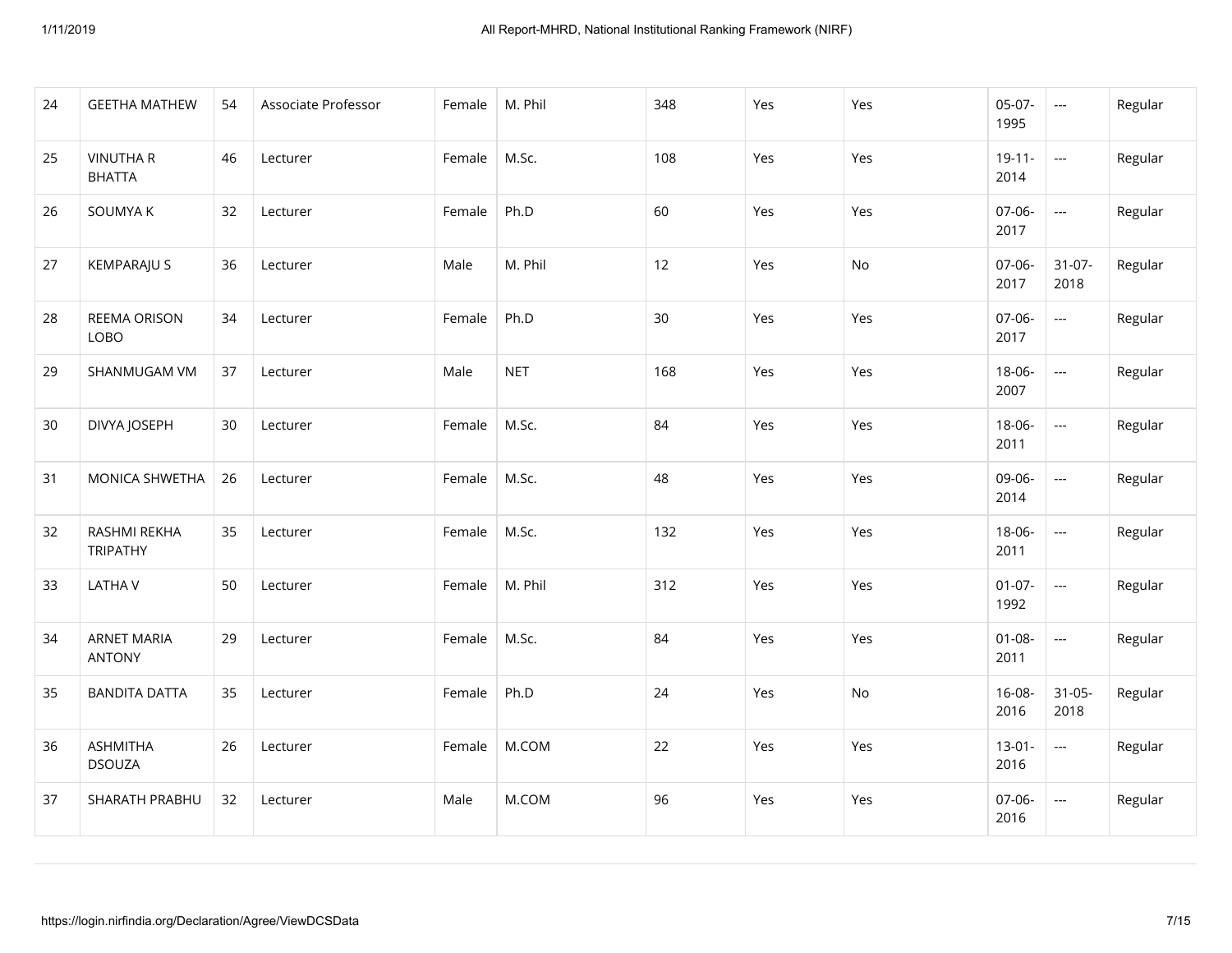| 38 | ARUN KUMAR N                | 28 | Lecturer            | Male   | <b>SET</b>  | 60  | Yes | Yes | 07-06-<br>2016      | $\overline{a}$            | Regular                |
|----|-----------------------------|----|---------------------|--------|-------------|-----|-----|-----|---------------------|---------------------------|------------------------|
| 39 | FARAH MATHEW                | 43 | Lecturer            | Female | M. Phil     | 158 | Yes | Yes | 06-07-<br>2017      | $\frac{1}{2}$             | Regular                |
| 40 | <b>GRACE SAMUEL</b>         | 47 | Lecturer            | Female | M. Phil     | 300 | Yes | Yes | $10-07-$<br>1995    | $\overline{\phantom{a}}$  | Regular                |
| 41 | <b>GOOLAPPA</b><br>OKKUNDA  | 46 | Associate Professor | Male   | Ph.D        | 276 | Yes | Yes | $01 - 01 -$<br>1995 | ---                       | Regular                |
| 42 | NARASIMHAIAH                | 38 | Lecturer            | Male   | M.A         | 12  | Yes | No  | 07-06-<br>2017      | $30 - 04 -$<br>2018       | Regular                |
| 43 | <b>ANITHAKV</b>             | 39 | Lecturer            | Female | <b>NET</b>  | 12  | Yes | Yes | $21 - 08 -$<br>2017 | $---$                     | Adhoc /<br>Contractual |
| 44 | H K ROOPA RANI              | 33 | Lecturer            | Female | M.A         | 120 | Yes | Yes | 09-06-<br>2014      | $\overline{a}$            | Regular                |
| 45 | PAVITHRA L                  | 34 | Lecturer            | Female | M.A         | 48  | Yes | No  | $07-07-$<br>2014    | $31 - 03 -$<br>2018       | Adhoc /<br>Contractual |
| 46 | SANJIVY RAJA                | 28 | Lecturer            | Male   | <b>NET</b>  | 69  | Yes | Yes | 07-06-<br>2015      | ---                       | Regular                |
| 47 | <b>SHANTHA V</b>            | 56 | Associate Professor | Female | Ph.D        | 348 | Yes | Yes | $01-07-$<br>1991    | $\mathbb{H}^{\mathbb{H}}$ | Regular                |
| 48 | MAYA HARAVE                 | 53 | Lecturer            | Female | M. Phil     | 336 | Yes | Yes | $01 - 07 -$<br>1992 | $\overline{\phantom{a}}$  | Regular                |
| 49 | NAUREEN AZIZ                | 47 | Lecturer            | Female | <b>SLET</b> | 324 | Yes | Yes | $01-07-$<br>1995    | $\overline{a}$            | Regular                |
| 50 | <b>VERONICA A</b>           | 35 | Lecturer            | Female | M. Phil     | 132 | Yes | Yes | $16 - 06 -$<br>2007 | $\overline{a}$            | Regular                |
| 51 | SUPARNA SEN<br><b>GUPTA</b> | 38 | Lecturer            | Female | <b>NET</b>  | 120 | Yes | Yes | $11 - 06 -$<br>2009 | $\hspace{0.05cm} \ldots$  | Regular                |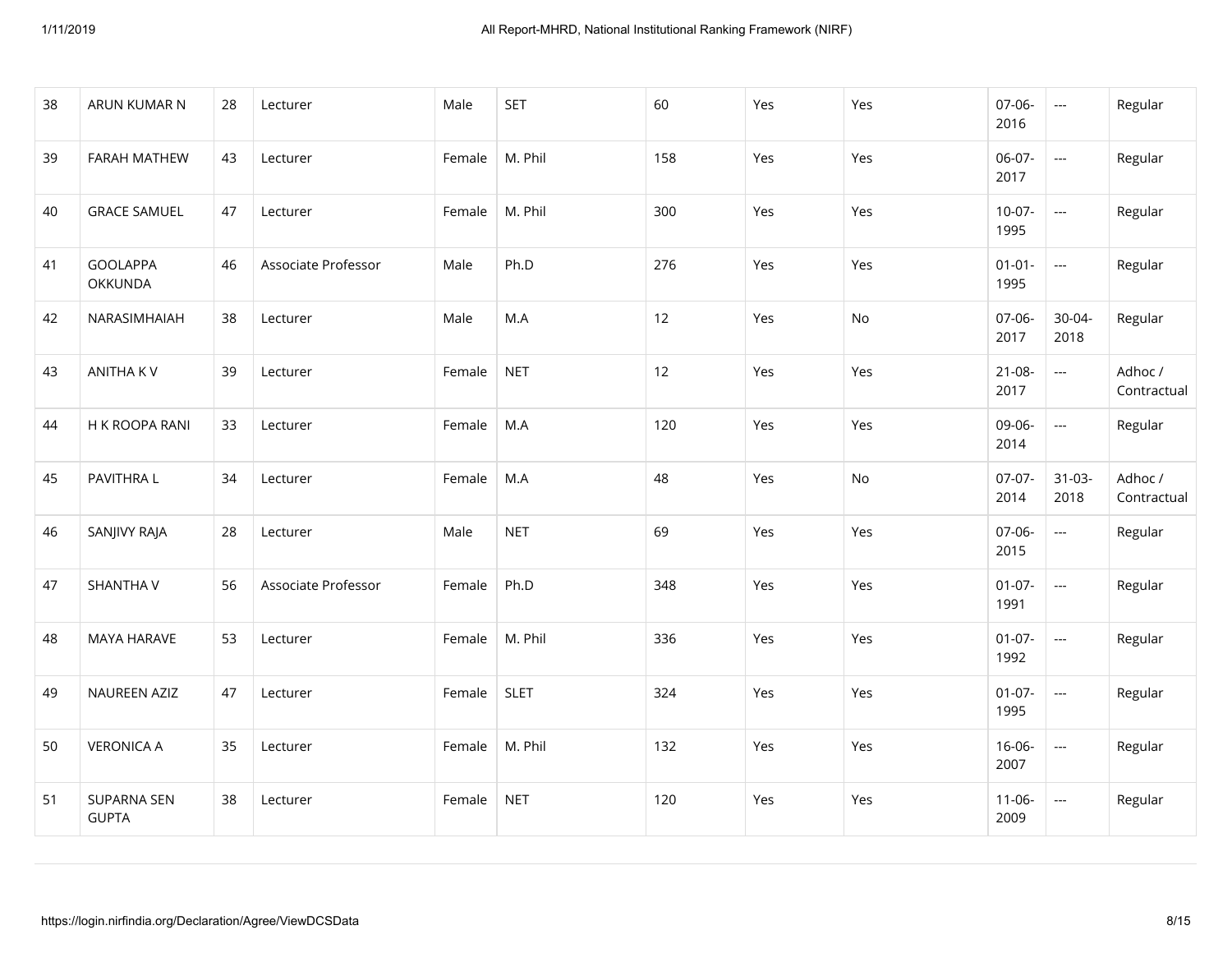| 52 | <b>SUSHEELA B</b>               | 52 | Lecturer | Female | Ph.D        | 120 | Yes | Yes | 14-06-<br>2008      | $\overline{\phantom{a}}$ | Regular |
|----|---------------------------------|----|----------|--------|-------------|-----|-----|-----|---------------------|--------------------------|---------|
| 53 | NITU THAKUR                     | 44 | Lecturer | Female | M. Phil     | 120 | Yes | Yes | $01 - 12 -$<br>2010 | $\overline{\phantom{a}}$ | Regular |
| 54 | SALOME INAMDAR                  | 26 | Lecturer | Female | M. Phil     | 48  | Yes | Yes | 06-06-<br>2016      | $\overline{a}$           | Regular |
| 55 | SUJATHA<br>PADMANABHAN          | 61 | Lecturer | Female | M. Phil     | 144 | Yes | No  | $01 - 07 -$<br>2006 | 18-08-<br>2016           | Regular |
| 56 | FR SAJI MATHEW                  | 42 | Lecturer | Male   | M.A         | 204 | Yes | Yes | $06 - 01 -$<br>2008 | $\overline{\phantom{a}}$ | Regular |
| 57 | <b>RISA MONICA</b><br>KHARMUTEE | 28 | Lecturer | Female | M.A         | 36  | Yes | No  | 06-06-<br>2015      | $15 - 06 -$<br>2018      | Regular |
| 58 | <b>RUPAP</b>                    | 40 | Lecturer | Female | <b>SLET</b> | 228 | Yes | Yes | 07-06-<br>2016      | $\sim$                   | Regular |
| 59 | SUMIT DASGUPTA                  | 25 | Lecturer | Male   | <b>NET</b>  | 24  | Yes | Yes | $12 - 06 -$<br>2017 | $\overline{\phantom{a}}$ | Regular |
| 60 | NALINI SEKARAN                  | 53 | Lecturer | Female | Ph.D        | 348 | Yes | Yes | $01-07-$<br>1998    | $\overline{a}$           | Regular |
| 61 | RAMYA H N                       | 36 | Lecturer | Female | <b>NET</b>  | 132 | Yes | Yes | 07-06-<br>2017      | $\overline{\phantom{a}}$ | Regular |
| 62 | ANILA THOMAS                    | 44 | Lecturer | Female | Ph.D        | 240 | Yes | Yes | $15-06-$<br>2005    | $\overline{\phantom{a}}$ | Regular |
| 63 | PRAKASHA N                      | 33 | Lecturer | Male   | <b>SET</b>  | 120 | Yes | Yes | $12 - 06 -$<br>2009 | $\overline{a}$           | Regular |
| 64 | NIKHIL RAJ K                    | 33 | Lecturer | Male   | M. Phil     | 132 | Yes | Yes | $01 - 06 -$<br>2012 | $\overline{\phantom{a}}$ | Regular |
| 65 | MANISHA SEAL                    | 38 | Lecturer | Female | M. Phil     | 48  | Yes | Yes | $07-07-$<br>2014    | $\overline{\phantom{a}}$ | Regular |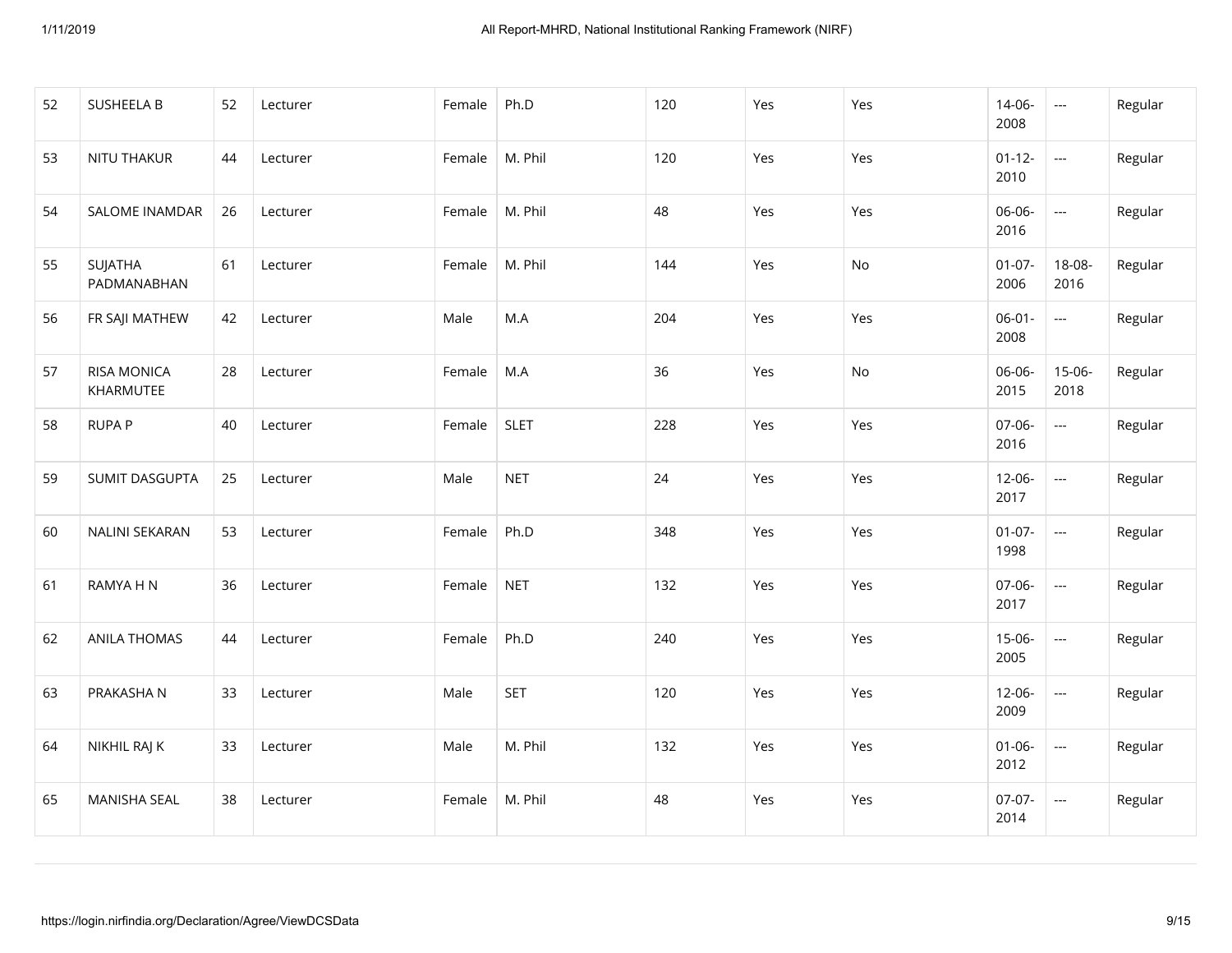| 66 | <b>LEENA NAIR</b>                | 45 | Associate Professor | Female | Ph.D       | 264 | Yes | Yes | $07-07-$<br>1996    | $\overline{\phantom{a}}$ | Regular |
|----|----------------------------------|----|---------------------|--------|------------|-----|-----|-----|---------------------|--------------------------|---------|
| 67 | <b>RADHA</b><br><b>GANAPATHY</b> | 49 | Lecturer            | Female | Ph.D       | 247 | Yes | Yes | $01 - 01 -$<br>2001 | $\overline{\phantom{a}}$ | Regular |
| 68 | <b>THOMAS</b><br>ALEXANDAR       | 33 | Lecturer            | Male   | M.A        | 36  | Yes | Yes | 08-06-<br>2015      | $\overline{a}$           | Regular |
| 69 | ANUJA B                          | 38 | Lecturer            | Female | Ph.D       | 72  | Yes | Yes | 07-06-<br>2017      | $\overline{\phantom{a}}$ | Regular |
| 70 | SR LALITHA<br><b>THOMAS</b>      | 55 | Associate Professor | Female | Ph.D       | 300 | Yes | Yes | $12 - 08 -$<br>1993 | $\overline{\phantom{a}}$ | Regular |
| 71 | FOUZIA KHANUM                    | 41 | Lecturer            | Female | M.A        | 156 | Yes | Yes | $10 - 06 -$<br>2005 | $\overline{a}$           | Regular |
| 72 | <b>JANHAVI N</b>                 | 35 | Lecturer            | Female | <b>SET</b> | 84  | Yes | Yes | 13-06-<br>2011      | $\overline{\phantom{a}}$ | Regular |
| 73 | SALOMI JACOB                     | 28 | Lecturer            | Female | <b>NET</b> | 30  | Yes | Yes | $14 - 12 -$<br>2015 | $\overline{\phantom{a}}$ | Regular |
| 74 | VASUDHA M C                      | 32 | Lecturer            | Female | Ph.D       | 30  | Yes | Yes | $07 - 12 -$<br>2015 | $\overline{\phantom{a}}$ | Regular |
| 75 | USHA JOYAPPA                     | 60 | Associate Professor | Female | M. Phil    | 408 | Yes | Yes | $24 - 10 -$<br>2015 | $\overline{\phantom{a}}$ | Regular |
| 76 | RAMA RAJU                        | 55 | Associate Professor | Female | Ph.D       | 378 | Yes | Yes | $01-07-$<br>1987    | $\overline{\phantom{a}}$ | Regular |
| 77 | <b>B B PAUL RAJ</b>              | 40 | Lecturer            | Male   | M. Phil    | 96  | Yes | Yes | $01 - 06 -$<br>2013 | $\overline{\phantom{a}}$ | Regular |
| 78 | CHRISTINA JOY<br><b>VICTORIA</b> | 33 | Lecturer            | Female | M. Phil    | 128 | Yes | Yes | $11 - 06 -$<br>2011 | $\overline{\phantom{a}}$ | Regular |
| 79 | YESHASWINI V                     | 28 | Lecturer            | Female | M. Phil    | 60  | Yes | Yes | 07-06-<br>2017      | $\sim$                   | Regular |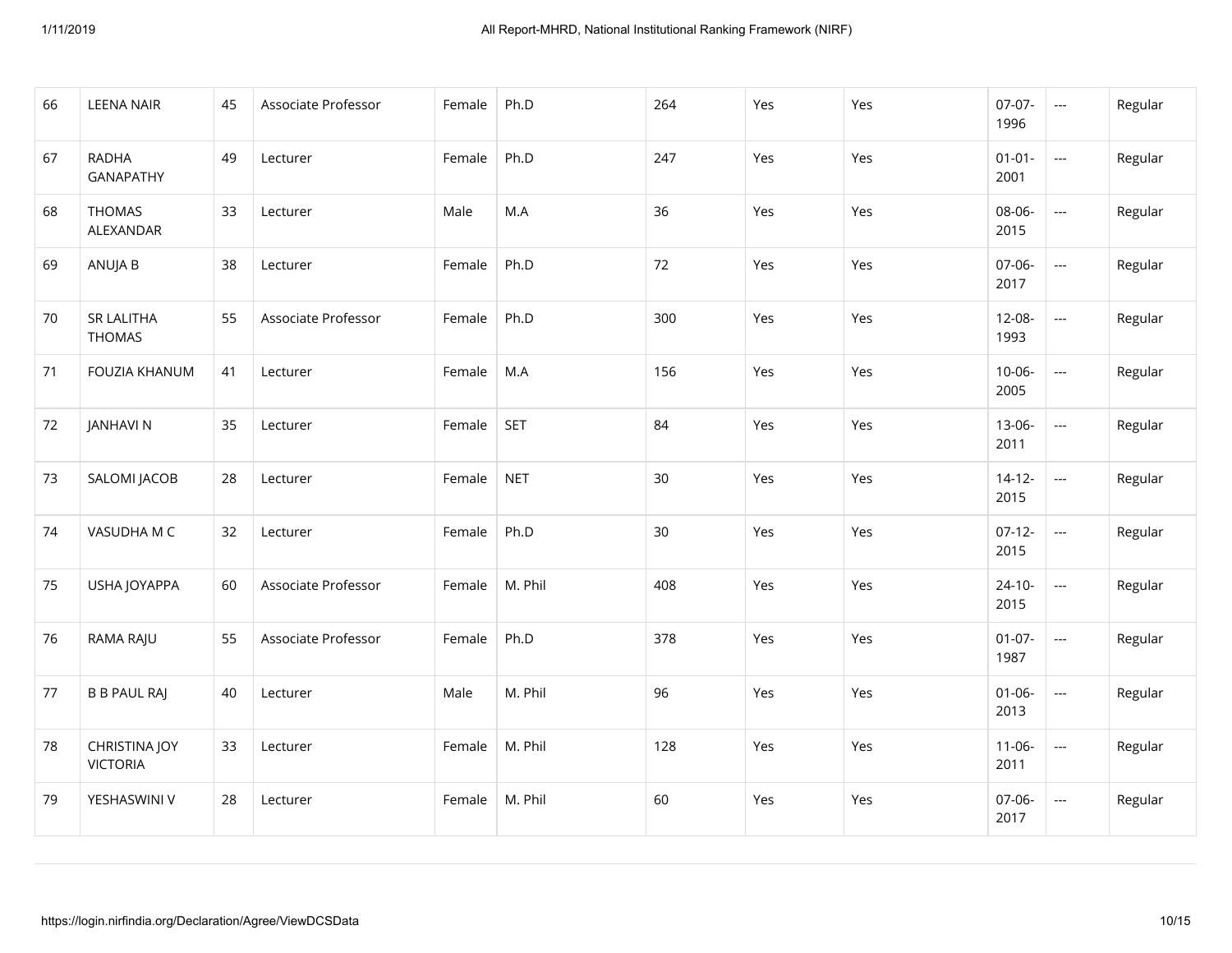| 80 | <b>VENIRK</b>                        | 33 | Lecturer            | Female | Ph.D       | 36  | Yes | Yes       | 07-06-<br>2017      | $\overline{a}$           | Regular                |
|----|--------------------------------------|----|---------------------|--------|------------|-----|-----|-----------|---------------------|--------------------------|------------------------|
| 81 | AYESHA PEREIRA                       | 30 | Lecturer            | Female | M.A        | 96  | Yes | Yes       | 07-06-<br>2017      | $\overline{\phantom{a}}$ | Regular                |
| 82 | FR JEROME M                          | 41 | Lecturer            | Male   | Ph.D       | 12  | Yes | Yes       | $22 - 11 -$<br>2017 | $\overline{\phantom{a}}$ | Regular                |
| 83 | SATHYA PRAMODE                       | 29 | Lecturer            | Female | M. Phil    | 12  | Yes | Yes       | $22 - 11 -$<br>2017 | $\overline{\phantom{a}}$ | Regular                |
| 84 | TEJASHWINI R                         | 24 | Lecturer            | Female | M.A        | 12  | Yes | <b>No</b> | $22 - 11 -$<br>2017 | 30-04-<br>2018           | Regular                |
| 85 | KANTHARAJU V                         | 34 | Lecturer            | Female | <b>NET</b> | 12  | Yes | Yes       | 06-06-<br>2017      | ---                      | Adhoc /<br>Contractual |
| 86 | SREEDEVI KR                          | 56 | Associate Professor | Female | M. Phil    | 372 | Yes | Yes       | $01-07-$<br>1987    | $\overline{a}$           | Regular                |
| 87 | THANKAMMA<br>GEORGE                  | 56 | Associate Professor | Female | Ph.D       | 348 | Yes | Yes       | 03-07-<br>1989      | $\overline{\phantom{a}}$ | Regular                |
| 88 | <b>CAROL STANLY</b>                  | 55 | Associate Professor | Female | M.Sc.      | 360 | Yes | Yes       | $01 - 07 -$<br>1989 | ---                      | Regular                |
| 89 | SHAKILA                              | 51 | Associate Professor | Female | M. Phil    | 336 | Yes | Yes       | $02 - 07 -$<br>1990 | $\overline{a}$           | Regular                |
| 90 | MADHU KASHYAP                        | 27 | Lecturer            | Male   | M. Phil    | 42  | Yes | Yes       | 08-06-<br>2015      | $\overline{\phantom{a}}$ | Regular                |
| 91 | JEEVAN KN                            | 27 | Lecturer            | Male   | M.Sc.      | 48  | Yes | Yes       | $13-07-$<br>2015    | ---                      | Regular                |
| 92 | RANJINI DEVI K                       | 57 | Associate Professor | Female | M. Phil    | 324 | Yes | Yes       | 17-06-<br>1991      | $\overline{a}$           | Regular                |
| 93 | <b>MARY CORDELLA</b><br><b>DCRUZ</b> | 51 | Associate Professor | Female | M. Phil    | 312 | Yes | Yes       | 06-07-<br>1992      | $\overline{\phantom{a}}$ | Regular                |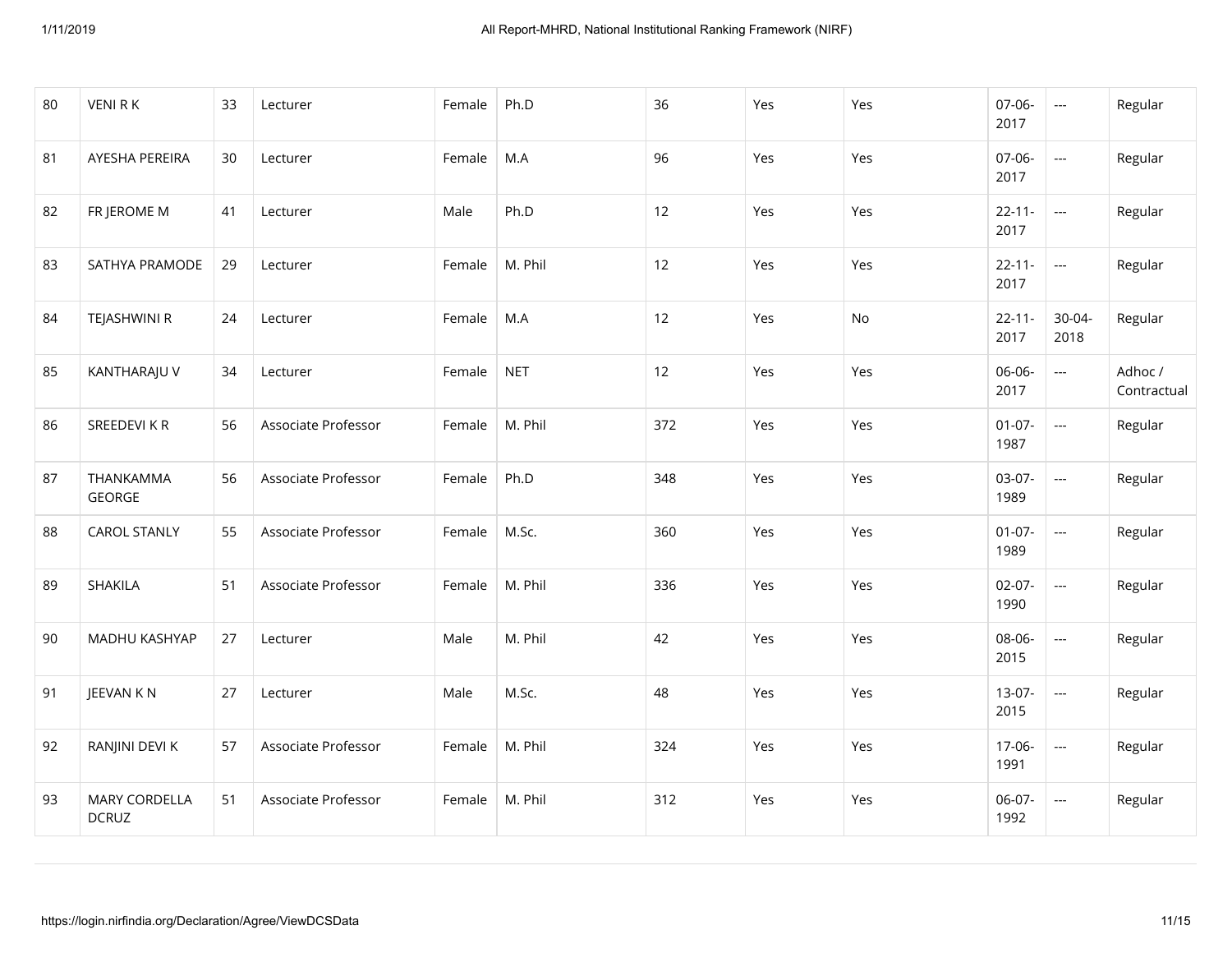| 94  | HEMANTH D N                   | 29 | Lecturer            | Male   | M.Sc.      | 72  | Yes | Yes | 08-06-<br>2015      | ---                                                                                            | Regular |
|-----|-------------------------------|----|---------------------|--------|------------|-----|-----|-----|---------------------|------------------------------------------------------------------------------------------------|---------|
| 95  | PRATIMA BHAT                  | 37 | Lecturer            | Female | <b>NET</b> | 180 | Yes | Yes | 07-06-<br>2017      | $\overline{\phantom{a}}$                                                                       | Regular |
| 96  | <b>GRACE THOMAS</b>           | 55 | Associate Professor | Female | Ph.D       | 396 | Yes | Yes | $01-07-$<br>1985    | $\overline{a}$                                                                                 | Regular |
| 97  | USHA JOSEPH                   | 59 | Associate Professor | Female | M.Sc.      | 372 | Yes | Yes | $01 - 07 -$<br>1987 | ---                                                                                            | Regular |
| 98  | <b>ANITA KHERA</b>            | 59 | Associate Professor | Female | Ph.D       | 372 | Yes | Yes | $01-07-$<br>1987    | $\frac{1}{2} \left( \frac{1}{2} \right) \left( \frac{1}{2} \right) \left( \frac{1}{2} \right)$ | Regular |
| 99  | NIRMALA VAZ                   | 57 | Associate Professor | Female | Ph.D       | 420 | Yes | Yes | $02 - 07 -$<br>1990 | $\overline{\phantom{a}}$                                                                       | Regular |
| 100 | PREETHI MANGALA               | 44 | Lecturer            | Female | Ph.D       | 189 | Yes | Yes | 08-06-<br>2004      | ---                                                                                            | Regular |
| 101 | SOPHIA D                      | 37 | Lecturer            | Female | Ph.D       | 84  | Yes | Yes | 08-06-<br>2013      | ---                                                                                            | Regular |
| 102 | RAMALAKSHMI R                 | 38 | Lecturer            | Female | M. Phil    | 150 | Yes | Yes | 08-06-<br>2013      | $\overline{a}$                                                                                 | Regular |
| 103 | MIKHAIL RAJARAM<br>KOLINJA    | 30 | Lecturer            | Male   | <b>NET</b> | 84  | Yes | Yes | 09-06-<br>2014      | ---                                                                                            | Regular |
| 104 | <b>MARY ARPANA</b>            | 37 | Lecturer            | Female | M. Phil    | 78  | Yes | Yes | $01 - 12 -$<br>2014 | ---                                                                                            | Regular |
| 105 | PERUNDEVITS                   | 36 | Lecturer            | Female | Ph.D       | 36  | Yes | Yes | $07 - 06 -$<br>2017 | ---                                                                                            | Regular |
| 106 | <b>KARTHIKA A</b>             | 30 | Lecturer            | Female | Ph.D       | 24  | Yes | Yes | 07-06-<br>2017      | $\overline{a}$                                                                                 | Regular |
| 107 | SAKSHI KABRA<br><b>MALPAN</b> | 32 | Lecturer            | Female | Ph.D       | 138 | Yes | Yes | $03-07-$<br>2017    | $\scriptstyle\cdots$                                                                           | Regular |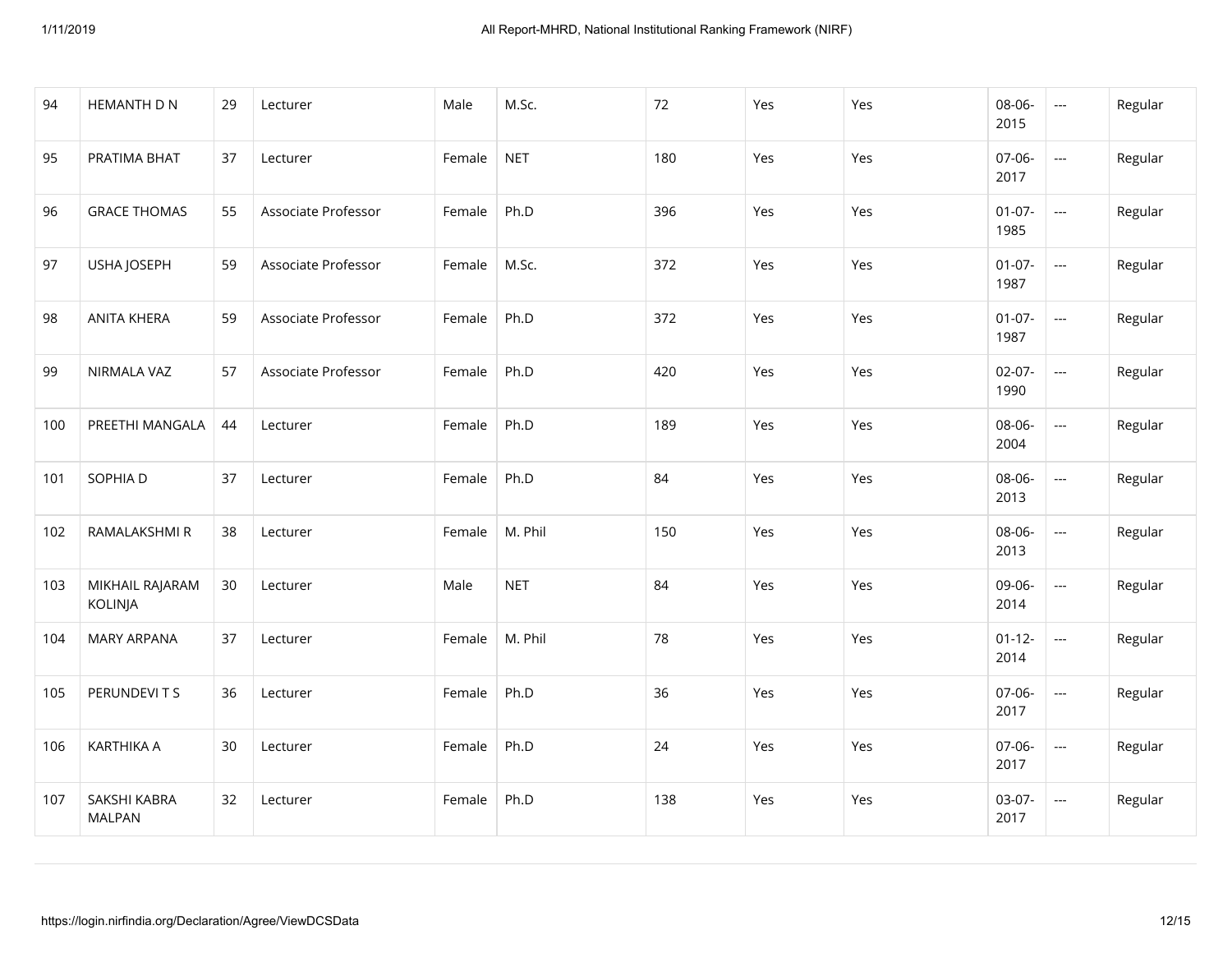| 108 | <b>RANI TITUS</b>                                   | 55 | Lecturer            | Female | Ph.D       | 360 | Yes | Yes | $07 - 07 -$<br>1994 | $\sim$                   | Regular |
|-----|-----------------------------------------------------|----|---------------------|--------|------------|-----|-----|-----|---------------------|--------------------------|---------|
| 109 | NAVIS VIGILA J K                                    | 45 | Lecturer            | Female | M. Phil    | 216 | Yes | Yes | $16 - 06 -$<br>2007 | $\overline{\phantom{a}}$ | Regular |
| 110 | SHERYNE JEMIMA<br><b>JOHN</b>                       | 46 | Lecturer            | Female | M. Phil    | 168 | Yes | Yes | 07-06-<br>2004      | $\hspace{0.05cm} \ldots$ | Regular |
| 111 | <b>SR MARY</b><br><b>MARGARET</b><br><b>NIRMALA</b> | 54 | Lecturer            | Female | Ph.D       | 336 | Yes | Yes | $20 - 06 -$<br>2013 | $\sim$                   | Regular |
| 112 | NEETA GEORPHIN                                      | 38 | Lecturer            | Female | M. Phil    | 150 | Yes | Yes | $02 - 01 -$<br>2006 | $\overline{\phantom{a}}$ | Regular |
| 113 | ANITHA MURTHY R                                     | 42 | Lecturer            | Female | M.Sc.      | 204 | Yes | Yes | $11-06-$<br>2009    | $\sim$                   | Regular |
| 114 | <b>VINODINI H</b>                                   | 40 | Lecturer            | Female | M. Phil    | 150 | Yes | Yes | $10 - 06 -$<br>2010 | $\overline{\phantom{a}}$ | Regular |
| 115 | <b>RUBY PETER</b>                                   | 35 | Lecturer            | Female | M. Phil    | 128 | Yes | Yes | $11 - 06 -$<br>2011 | $\overline{\phantom{a}}$ | Regular |
| 116 | SHERIL SOPHIA<br><b>DCOUTO</b>                      | 29 | Lecturer            | Female | <b>MCA</b> | 54  | Yes | Yes | $02 - 01 -$<br>2014 | $\overline{\phantom{a}}$ | Regular |
| 117 | <b>MARGARET</b><br>SAVITHA                          | 35 | Lecturer            | Female | M. Phil    | 96  | Yes | Yes | $02 - 06 -$<br>2016 | $\sim$                   | Regular |
| 118 | R KOKILA                                            | 35 | Lecturer            | Female | Ph.D       | 153 | Yes | Yes | $02 - 06 -$<br>2017 | $\sim$                   | Regular |
| 119 | <b>BINITHA ANNIE</b><br>ZACHARIA                    | 43 | Lecturer            | Female | Ph.D       | 12  | Yes | No  | 07-06-<br>2017      | $30 - 04 -$<br>2018      | Regular |
| 120 | MARIA CHARLES D                                     | 27 | Lecturer            | Male   | <b>NET</b> | 42  | Yes | Yes | $22 - 11 -$<br>2017 | $\sim$                   | Regular |
| 121 | SHILPA ABHANG                                       | 37 | Assistant Professor | Female | Ph.D       | 132 | Yes | Yes | $01 - 08 -$<br>2011 | $\hspace{0.05cm} \ldots$ | Regular |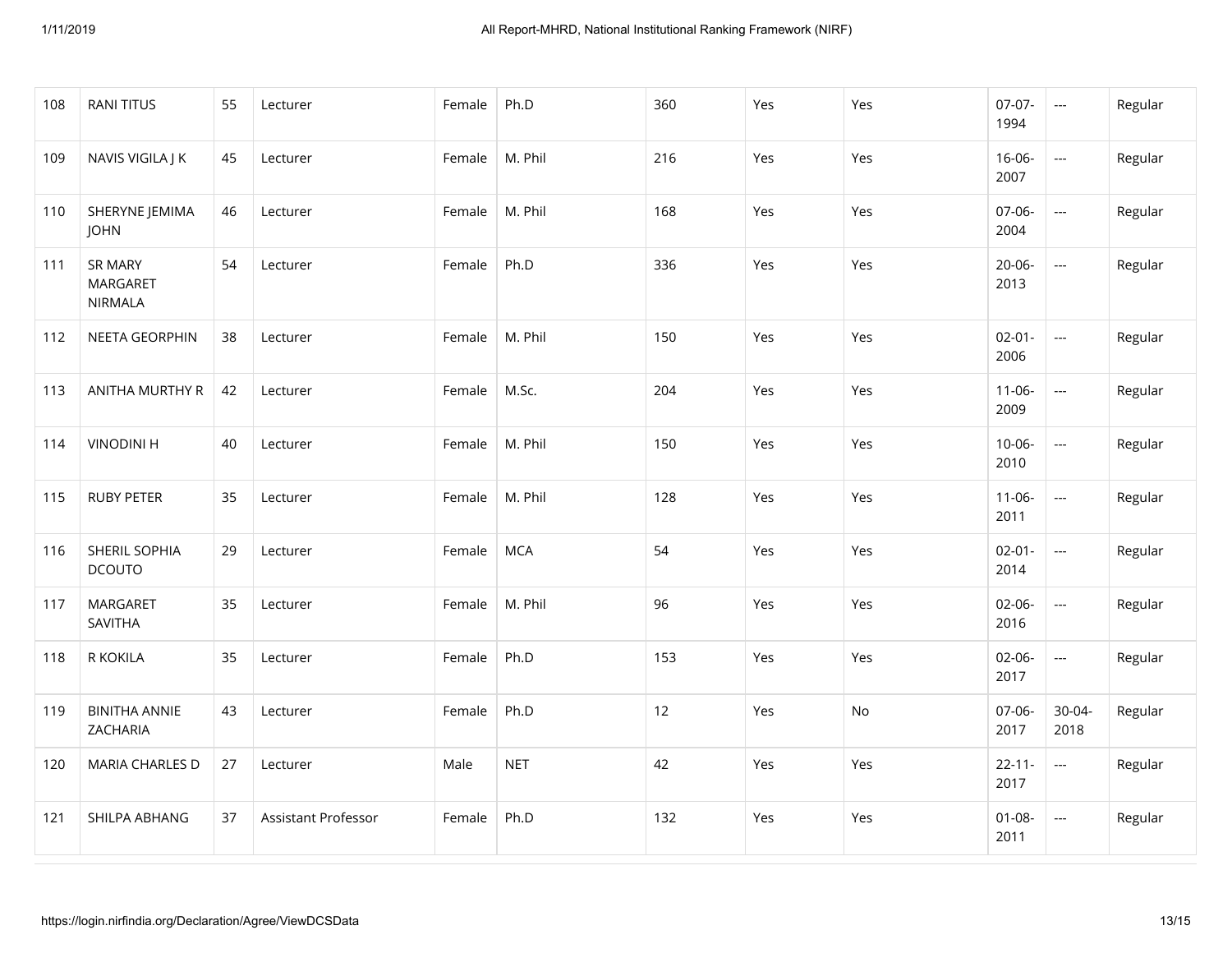| 122 | <b>IRENE GETZI</b>         | 43 | Assistant Professor        | Female | <b>MCA</b> | 228 | Yes | Yes | $04-07-$<br>2007    | $\sim$                   | Regular                |
|-----|----------------------------|----|----------------------------|--------|------------|-----|-----|-----|---------------------|--------------------------|------------------------|
| 123 | RAJESH<br><b>DHARMARAJ</b> | 38 | Assistant Professor        | Male   | <b>MCA</b> | 78  | Yes | Yes | $01-07-$<br>2012    | $\overline{\phantom{a}}$ | Regular                |
| 124 | SENTHILVADIVU              | 38 | Assistant Professor        | Female | M. Phil    | 144 | Yes | Yes | $17-07-$<br>2017    | $\overline{a}$           | Regular                |
| 125 | <b>JUDE ASHMI E</b>        | 38 | Assistant Professor        | Female | M. Phil    | 112 | Yes | No  | $15-07-$<br>2015    | $30 - 05 -$<br>2017      | Adhoc /<br>Contractual |
| 126 | PERCY BOSE                 | 41 | Associate Professor        | Female | Ph.D       | 204 | Yes | Yes | $21 - 07 -$<br>2014 | $\overline{a}$           | Regular                |
| 127 | <b>JHANAVI M</b>           | 33 | <b>Assistant Professor</b> | Female | Ph.D       | 132 | Yes | Yes | 18-07-<br>2016      | $\overline{a}$           | Regular                |
| 128 | NEHA SHUKLA                | 35 | Assistant Professor        | Female | Ph.D       | 122 | Yes | Yes | $04 - 01 -$<br>2017 | $\overline{\phantom{a}}$ | Regular                |
| 129 | <b>INDIRA CM</b>           | 31 | Assistant Professor        | Female | <b>MBA</b> | 96  | Yes | Yes | 16-08-<br>2016      | $\sim$                   | Regular                |
| 130 | SWARNAMUGI M               | 34 | <b>Assistant Professor</b> | Female | <b>MBA</b> | 144 | Yes | Yes | 04-08-<br>2013      | ---                      | Regular                |
| 131 | <b>NAMITA KONNUR</b>       | 29 | Assistant Professor        | Female | <b>MBA</b> | 84  | Yes | Yes | $17-07-$<br>2017    | $\sim$                   | Regular                |
| 132 | <b>SEEMA MARIA</b>         | 40 | Lecturer                   | Female | <b>MBA</b> | 104 | Yes | Yes | $15-07-$<br>2010    | $\overline{\phantom{a}}$ | Regular                |
| 133 | SAJAN GEORGE               | 51 | Lecturer                   | Male   | Ph.D       | 252 | Yes | Yes | $01-07-$<br>1997    | ---                      | Regular                |
| 134 | AMALORPAVAM A<br>L         | 66 | Assistant Professor        | Male   | M.A        | 480 | Yes | Yes | $02-07-$<br>2012    | $\sim$                   | Regular                |
| 135 | PREETHA VASAN              | 44 | Assistant Professor        | Female | Ph.D       | 252 | Yes | Yes | $01-07-$<br>1998    | $\overline{\phantom{a}}$ | Regular                |